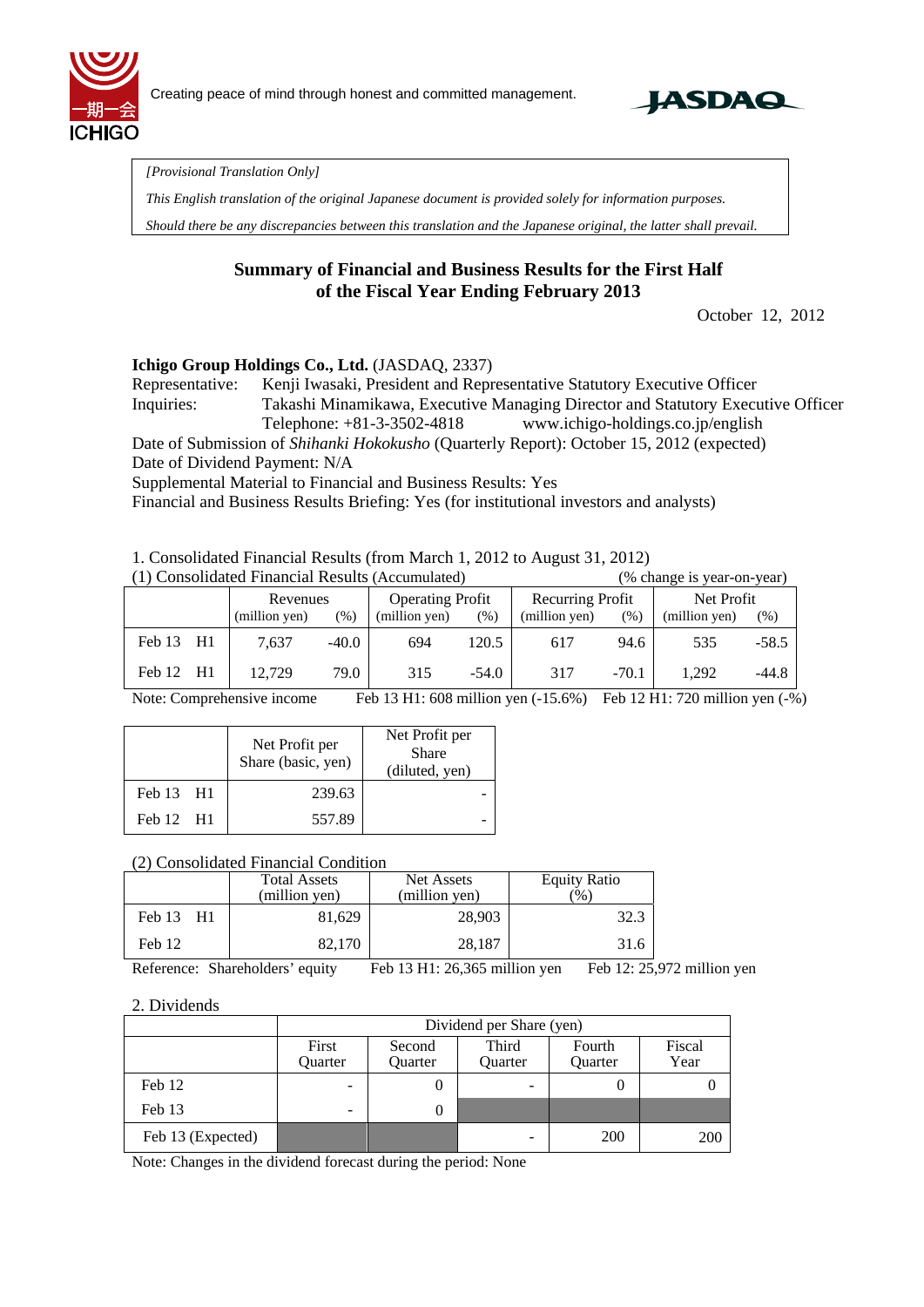#### 3. Consolidated Forecast for the Fiscal Year Ending February 2013 (from March 1, 2012 to February 28, 2013)

|                 |                             |         |                                          |        | (% change is year-on-year)        |      |
|-----------------|-----------------------------|---------|------------------------------------------|--------|-----------------------------------|------|
|                 | Revenues<br>(million yen)   | (% )    | <b>Operating Profit</b><br>(million yen) | (% )   | Recurring Profit<br>(million yen) | (% ) |
| FY 13 Full Year | 17,000                      | $-10.3$ | 1,500                                    | 42.9   | 1,200                             | 22.5 |
|                 | Net Profit<br>(million yen) | (% )    | Net Profit per Share<br>(Yen)            |        |                                   |      |
| FY 13 Full Year | 1,000                       | $-43.5$ |                                          | 447.16 |                                   |      |

Note 1: Changes in the forecast during the period: None

Note 2: The forecast for Net Profit per Share has been estimated under the assumption that the number of outstanding shares as of the first half-end is unchanged through the end of the full fiscal year.

#### 4. Other

- (1) Changes in significant consolidated subsidiaries (material changes in scope of consolidation): None
- (2) Application of accounting treatment specific to interim consolidated financial statements: None
- (3) Changes in accounting principles and accounting estimates and revisions to previous financial statements
	- (i) Changes in accounting principles due to the amendment of accounting standards: Yes
	- (ii) Changes in accounting principles other than the above: None
	- (iii) Changes in accounting estimates: Yes
	- (iv) Revisions of previous financial statements: None

Note: The depreciation method was amended after FY13 Q1, which qualifies as "a case which cannot be classified as either a change in accounting principles or a change in accounting estimates."

(4) Number of outstanding shares (common shares)

(i) Number of outstanding shares including treasury stock Feb 13 H1: 2.256,319

| Feb $12$ : | 2,256,319 |
|------------|-----------|
|            |           |

(ii) Number of shares of treasury stock

| Feb 13  | H1: | 20,000 |
|---------|-----|--------|
| Feb 12: |     | 20,000 |

(iii) Average number of outstanding shares

| Feb 13 H1: | 2,236,319 |
|------------|-----------|
| Feb 12 H1: | 2,317,116 |

\*Implementation Status of Quarterly Review Procedures

At the time of this release, the quarterly summary of financial and business results was reviewed pursuant to the procedures for quarterly consolidated financial statements under the Financial Instruments and Exchange Act, although technically it is not subject to the quarterly review procedures under the Act.

\*Explanation on Appropriate Use of Earnings Projection

Forward-looking statements contained in these materials are based on judgments regarding information that was available to the Company and the Group as of the announcement date. However, these statements involve risk and uncertainties. Therefore, please note that actual earnings may differ significantly from the indicated earnings projection as a result of various factors.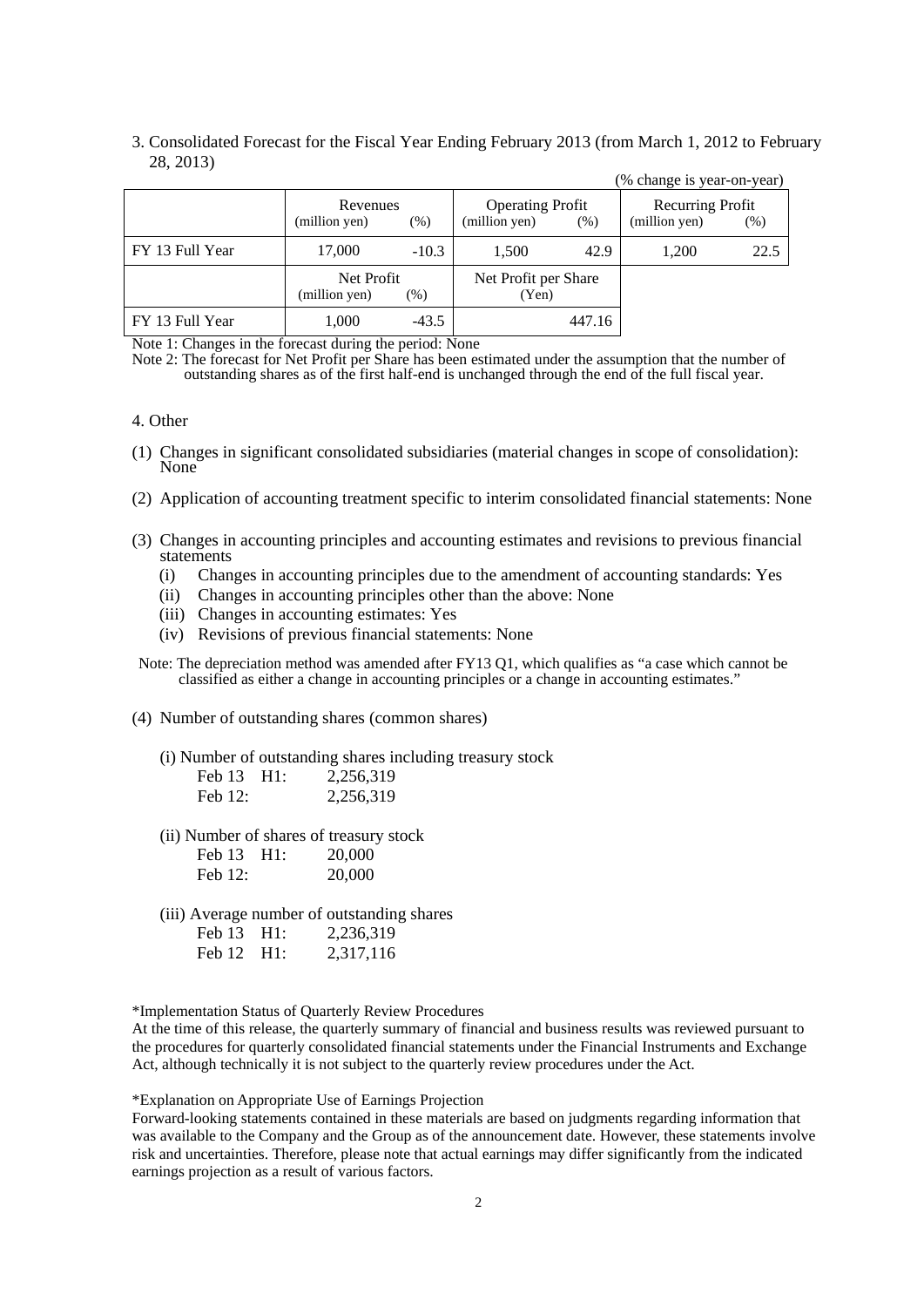# **Consolidated Balance Sheet**

| (Million Yen)                                |                  |                   |  |
|----------------------------------------------|------------------|-------------------|--|
|                                              | Feb 12 Full Year | Feb 13 H1         |  |
|                                              | (Feb 29, 2012)   | (August 31, 2012) |  |
| <b>Assets</b>                                |                  |                   |  |
| <b>Current Assets</b>                        |                  |                   |  |
| Cash and cash equivalents                    | 9,791            | 10,076            |  |
| Trade notes and accounts receivable          | 1,069            | 641               |  |
| Operational investments in loans             | 2,527            | 2,530             |  |
| Operational investments in securities        | 4,226            | 4,445             |  |
| Real estate for sale                         | 49,674           | 49,205            |  |
| Others                                       | 1,465            | 1,732             |  |
| Less: allowance for doubtful accounts        | (2,930)          | (3,108)           |  |
| <b>Total Current Assets</b>                  | 65,824           | 65,523            |  |
| <b>Fixed Assets</b>                          |                  |                   |  |
| <b>Tangible Assets</b>                       | 10,109           | 10,059            |  |
| <b>Intangible Assets</b>                     |                  |                   |  |
| Goodwill                                     | 2,077            | 2,021             |  |
| Others                                       | 27               | 23                |  |
| <b>Total Intangible Assets</b>               | 2,105            | 2,045             |  |
| <b>Investments and Other Assets</b>          |                  |                   |  |
| Investments in securities                    | 3,589            | 3,514             |  |
| Long-term loans receivable                   | 14               | 13                |  |
| Other investments                            | 623              | 567               |  |
| Less: allowance for doubtful accounts        | (96)             | (95)              |  |
| <b>Total Investments and Other Assets</b>    | 4,131            | 4,000             |  |
| <b>Total Fixed Assets</b>                    |                  |                   |  |
|                                              | 16,346           | 16,106            |  |
| <b>Total Assets</b>                          | 82,170           | 81,629            |  |
| <b>Liabilities</b>                           |                  |                   |  |
| <b>Current Liabilities</b>                   |                  |                   |  |
| Trade notes and accounts payable             | 57               | 63                |  |
| Short-term borrowings                        | 170              | 540               |  |
| Long-term borrowings (due within one year)   | 1,768            | 3,390             |  |
| Long-term non-recourse loans (due within one | 8,793            | 8,604             |  |
| year)                                        |                  |                   |  |
| Income taxes payable                         | 115              | 50                |  |
| Accrued bonuses                              | 22               | 67                |  |
| Other current liabilities                    | 2,974            | 3,137             |  |
| <b>Total Current Liabilities</b>             | 13,902           | 15,854            |  |
| <b>Long Term Liabilities</b>                 |                  |                   |  |
| Long-term borrowings                         | 7,413            | 5,028             |  |
| Long-term non-recourse loans                 | 28,899           | 28,064            |  |
| Long-term security deposits received         | 3,362            | 3,395             |  |
| Negative goodwill                            | 360              | 315               |  |
| Other long-term liabilities                  | 43               | 67                |  |
| <b>Total Long Term Liabilities</b>           | 40,080           | 36,871            |  |
| <b>Total Liabilities</b>                     | 53,982           | 52,725            |  |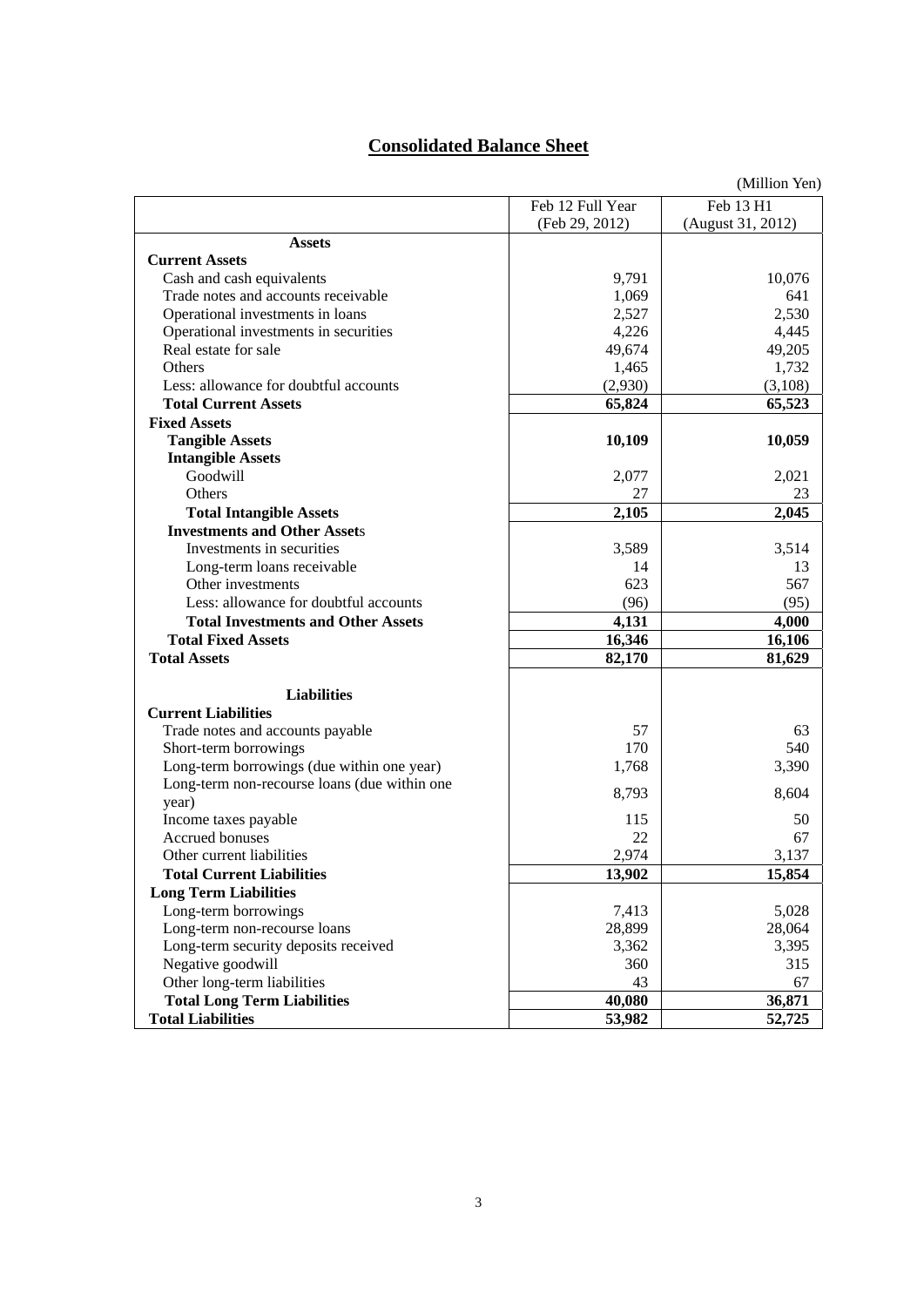(Million Yen)

|                                                 | Feb 12 Full Year | Feb 13 Q2         |
|-------------------------------------------------|------------------|-------------------|
|                                                 | (Feb 29, 2012)   | (August 31, 2012) |
| <b>Net Assets</b>                               |                  |                   |
| <b>Shareholders' Equity</b>                     |                  |                   |
| Capital                                         | 18,078           | 18,078            |
| Capital reserve                                 | 2,395            | 2,395             |
| Retained earnings                               | 6,298            | 6,834             |
| Treasury stock                                  | (187)            | (187)             |
| <b>Total Shareholders' Equity</b>               | 26,584           | 27,120            |
| <b>Other Comprehensive Income</b>               |                  |                   |
| Unrealized gain (loss) on other securities, net | (604)            | (690)             |
| Foreign currency translation adjustment         | (7)              | (63)              |
| <b>Total Other Comprehensive Income (loss)</b>  | (612)            | (754)             |
| <b>Stock Acquisition Rights</b>                 | 116              | 131               |
| <b>Minority Interests</b>                       | 2,099            | 2,406             |
| <b>Total Net Assets</b>                         | 28,187           | 28,903            |
| <b>Total Liabilities and Net Assets</b>         | 82,170           | 81,629            |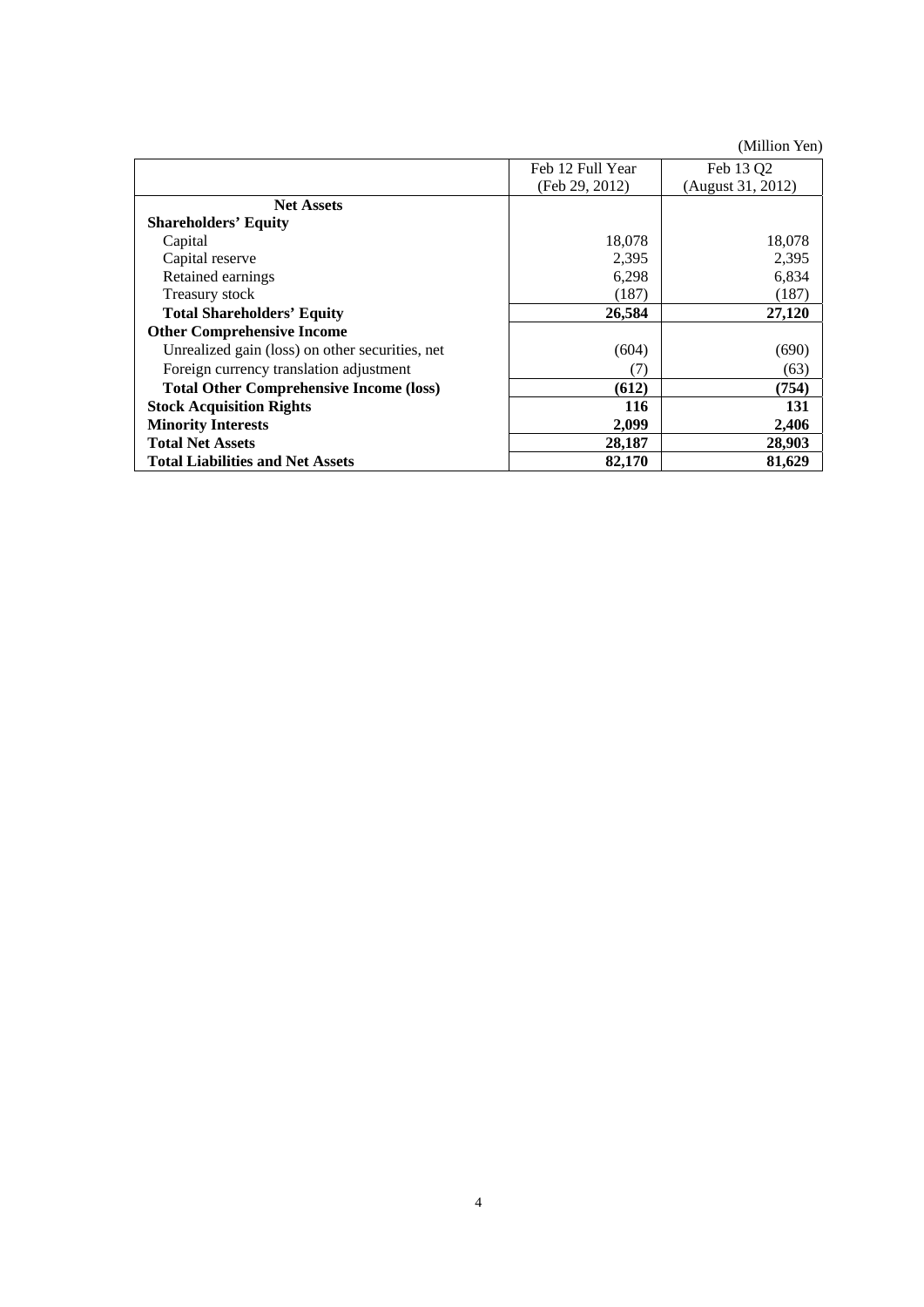# **Consolidated Income Statement**

|                                                 |                     | (Million Yen)       |
|-------------------------------------------------|---------------------|---------------------|
|                                                 | Feb 12 H1           | Feb 13 H1           |
|                                                 | (From Mar 1, 2011)  | (From Mar 1, 2012)  |
|                                                 | To August 31, 2011) | To August 31, 2012) |
| <b>Revenues</b>                                 | 12,729              | 7,637               |
| <b>Cost of Revenues</b>                         | 10,908              | 5,419               |
| <b>Gross Profit</b>                             | 1,821               | 2,217               |
| SG&A                                            | 1,506               | 1,522               |
| <b>Operating Profit</b>                         | 315                 | 694                 |
| <b>Non-Operating Profit</b>                     |                     |                     |
| Interest income                                 | $\Omega$            | $\Omega$            |
| Dividend income                                 | 11                  | 13                  |
| Equity in earnings of affiliates                | 141                 |                     |
| Amortization of negative goodwill               | 45                  | 45                  |
| Others                                          | 25                  | 21                  |
| <b>Total Non-Operating Profit</b>               | 224                 | 81                  |
| <b>Non-Operating Expenses</b>                   |                     |                     |
| Interest on debt                                | 164                 | 143                 |
| Issuance cost of corporate bonds                | 44                  |                     |
| Others                                          | 13                  | 15                  |
| <b>Total Non-Operating Expenses</b>             | 222                 | 159                 |
| <b>Recurring Profit</b>                         | 317                 | 617                 |
| <b>Extraordinary Gain</b>                       |                     |                     |
| Gain on sales of equity holdings in affiliates  | 1,173               |                     |
| <b>Others</b>                                   | 10                  | 1                   |
| <b>Total Extraordinary Gain</b>                 | 1,183               | 1                   |
| <b>Extraordinary Loss</b>                       |                     |                     |
| Loss on sale and retirement of fixed assets     | 32                  | $\theta$            |
| Valuation loss on investments                   | 40                  |                     |
| Office move                                     |                     | 13                  |
| Others                                          | 49                  |                     |
| <b>Total Extraordinary Loss</b>                 | 121                 | 14                  |
| <b>Profit before Income Taxes</b>               | 1,378               | 603                 |
| <b>Income Taxes</b>                             | 47                  | 29                  |
| <b>Profit before Gain on Minority Interests</b> | 1,331               | 573                 |
| <b>Gain on Minority Interests</b>               | 39                  | 37                  |
| <b>Net Profit</b>                               | 1,292               | 535                 |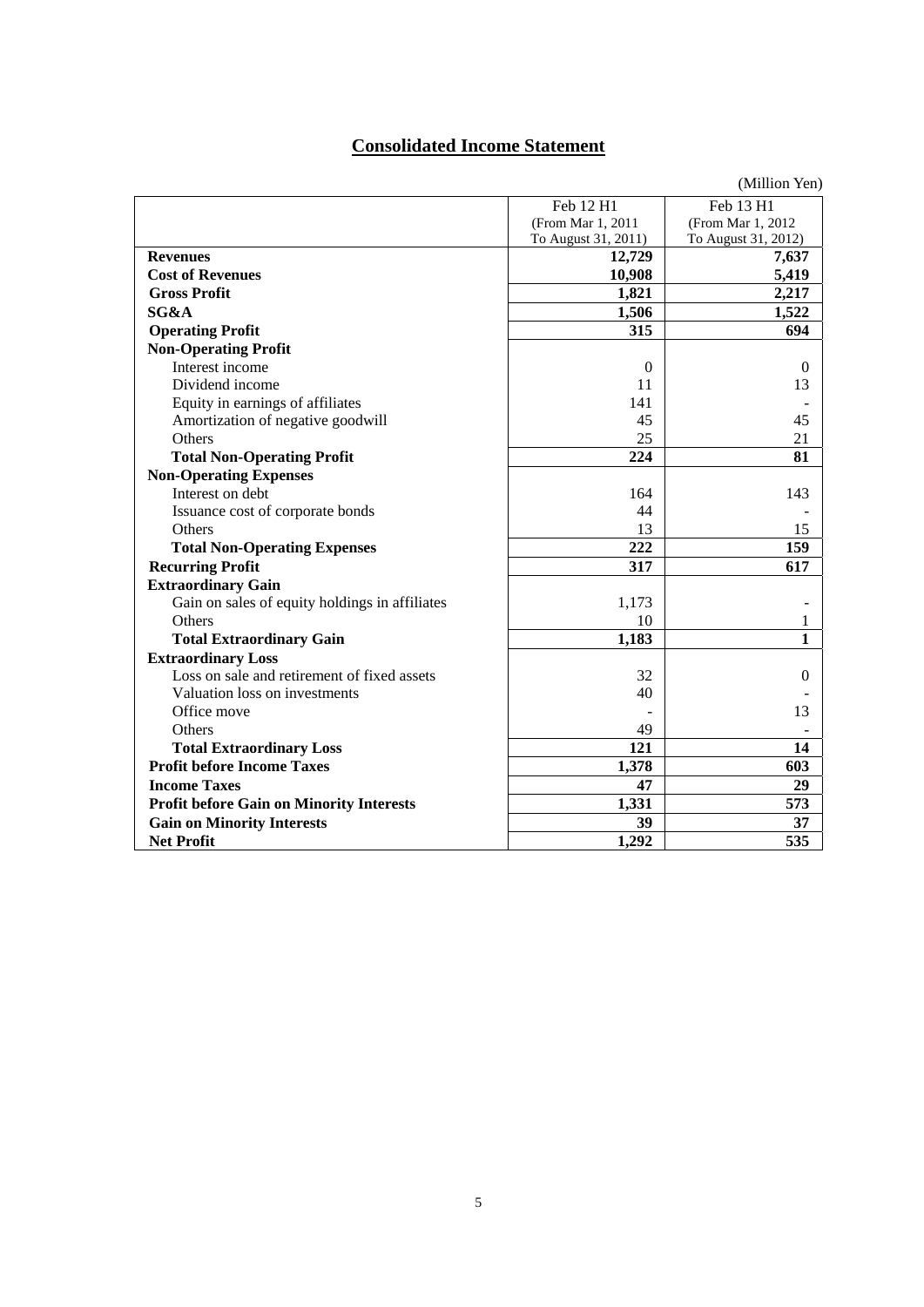# **Consolidated Income Statement**

|                                                 |                     | (Million Yen)       |
|-------------------------------------------------|---------------------|---------------------|
|                                                 | Feb 12 Q2           | Feb 13 Q2           |
|                                                 | (From June 1, 2011) | (From June 1, 2012) |
|                                                 | To August 31, 2011) | To August 31, 2012) |
| <b>Revenues</b>                                 | 4,892               | 5,274               |
| <b>Cost of Revenues</b>                         | 3,948               | 4,158               |
| <b>Gross Profit</b>                             | 943                 | 1,115               |
| SG&A                                            | 810                 | 756                 |
| <b>Operating Profit</b>                         | 133                 | 359                 |
| <b>Non-Operating Profit</b>                     |                     |                     |
| Interest income                                 | $\Omega$            | $\Omega$            |
| Dividend income                                 | 11                  | 4                   |
| Amortization of negative goodwill               | 22                  | 22                  |
| Others                                          | 13                  | 11                  |
| <b>Total Non-Operating Profit</b>               | 48                  | 38                  |
| <b>Non-Operating Expenses</b>                   |                     |                     |
| Interest on debt                                | 66                  | 73                  |
| Others                                          | 9                   | 15                  |
| <b>Total Non-Operating Expenses</b>             | 76                  | 88                  |
| <b>Recurring Profit</b>                         | 105                 | 309                 |
| <b>Extraordinary Gain</b>                       |                     |                     |
| Gain on sales of equity holdings in affiliates  | 1,173               |                     |
| Others                                          | 1                   | $\mathbf{0}$        |
| <b>Total Extraordinary Gain</b>                 | 1,174               | $\bf{0}$            |
| <b>Extraordinary Loss</b>                       |                     |                     |
| Loss on sale and retirement of fixed assets     |                     | $\theta$            |
| Valuation loss on investments                   | 40                  |                     |
| Office move                                     |                     | 13                  |
| Others                                          | 42                  |                     |
| <b>Total Extraordinary Loss</b>                 | 83                  | 14                  |
| <b>Profit before Income Taxes</b>               | 1,197               | 295                 |
| <b>Income Taxes</b>                             | 19                  | 12                  |
| <b>Profit before Gain on Minority Interests</b> | 1,177               | 282                 |
| <b>Gain on Minority Interests</b>               | (9)                 | 11                  |
| <b>Net Profit</b>                               | 1,187               | 270                 |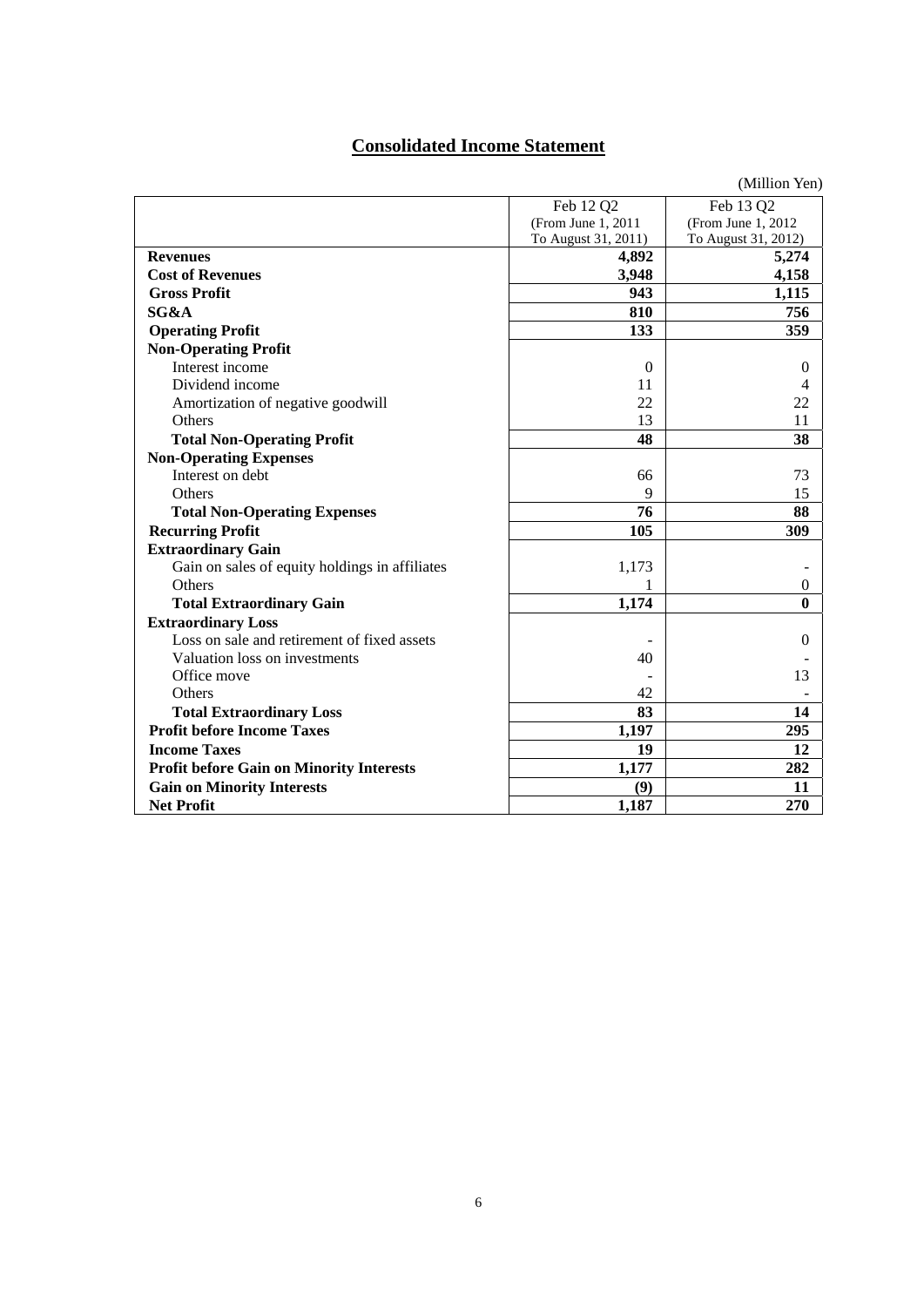# **Consolidated Statements of Comprehensive Income**

|                                                                                     |                     | (Million Yen)       |
|-------------------------------------------------------------------------------------|---------------------|---------------------|
|                                                                                     | Feb 12 H1           | Feb 13 H1           |
|                                                                                     | (From Mar 1, 2011)  | (From Mar 1, 2012)  |
|                                                                                     | To August 31, 2011) | To August 31, 2012) |
| <b>Profit before Gain on Minority Interests</b>                                     | 1,331               | 573                 |
| <b>Other Comprehensive Income</b>                                                   |                     |                     |
| Valuation gain (loss) on other securities                                           | (492)               | 137                 |
| Foreign currency translation adjustment                                             | (62)                | (103)               |
| Share of other comprehensive income associates<br>accounted for using equity method | (56)                |                     |
| <b>Total Other Comprehensive Income</b>                                             | (610)               | 34                  |
| <b>Comprehensive Income</b>                                                         | 720                 | 608                 |
| (Breakdown)                                                                         |                     |                     |
| Comprehensive income for shareholders of the                                        | 756                 | 393                 |
| parent company<br>Comprehensive income for minority interests                       | (35)                | 214                 |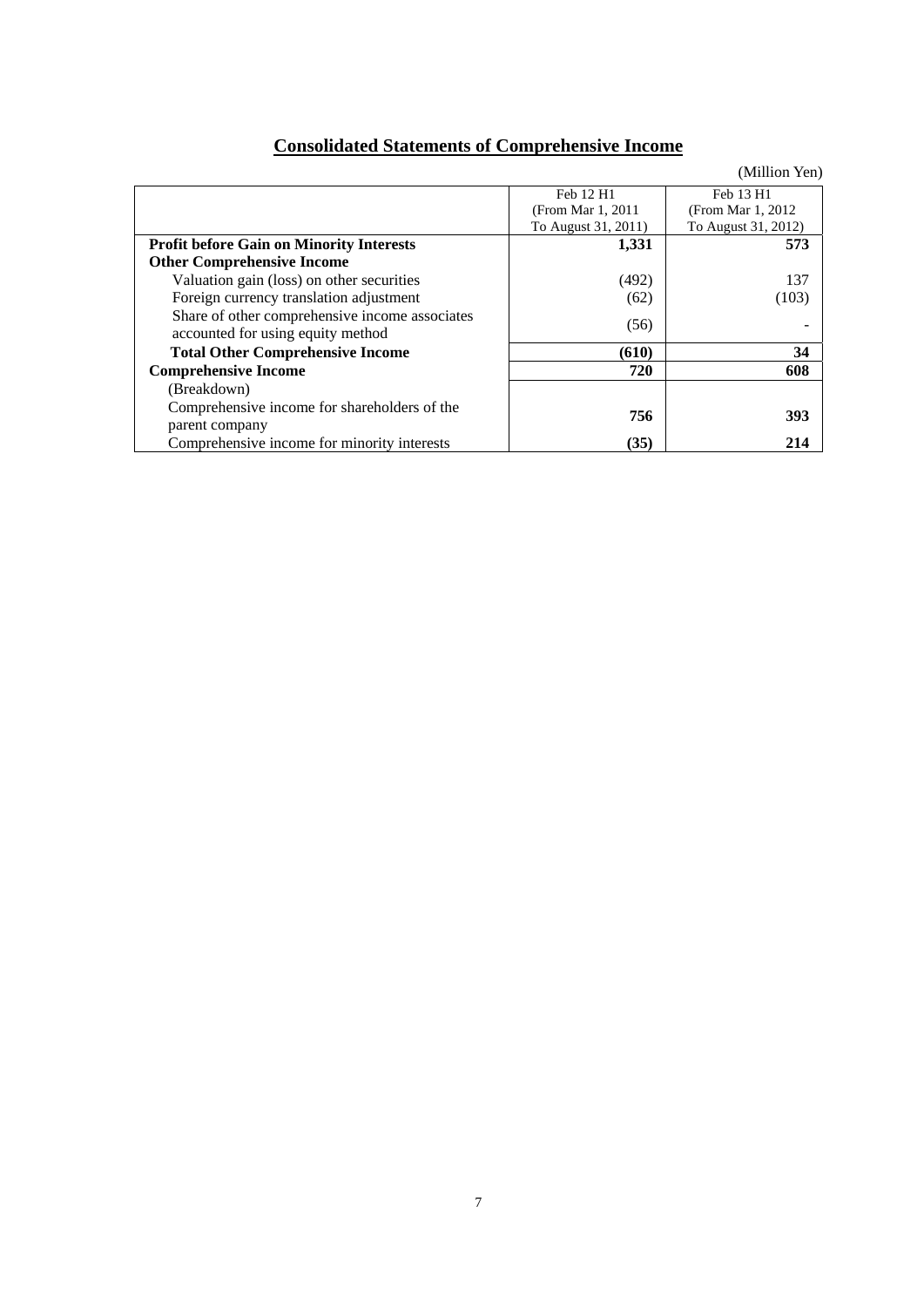|                                                                                     |                       | (Million Yen)         |
|-------------------------------------------------------------------------------------|-----------------------|-----------------------|
|                                                                                     | Feb 12 O <sub>2</sub> | Feb 13 O <sub>2</sub> |
|                                                                                     | (From June 1, 2011)   | (From June 1, 2012)   |
|                                                                                     | To August 31, 2011)   | To August 31, 2012)   |
| <b>Profit before Gain on Minority Interests</b>                                     | 1,177                 | 282                   |
| <b>Other Comprehensive Income</b>                                                   |                       |                       |
| Valuation gain (loss) on other securities                                           | (273)                 | 215                   |
| Deferred gain (loss) on hedges                                                      | (10)                  |                       |
| Foreign currency translation adjustment                                             | (6)                   | (143)                 |
| Share of other comprehensive income associates<br>accounted for using equity method | (168)                 |                       |
| <b>Total Other Comprehensive Income</b>                                             | (459)                 | 72                    |
| <b>Comprehensive Income</b>                                                         | 717                   | 354                   |
| (Breakdown)                                                                         |                       |                       |
| Comprehensive income for shareholders of the                                        | 727                   | 162                   |
| parent company                                                                      |                       |                       |
| Comprehensive income for minority interests                                         | (9)                   | 191                   |

# **Consolidated Statements of Comprehensive Income**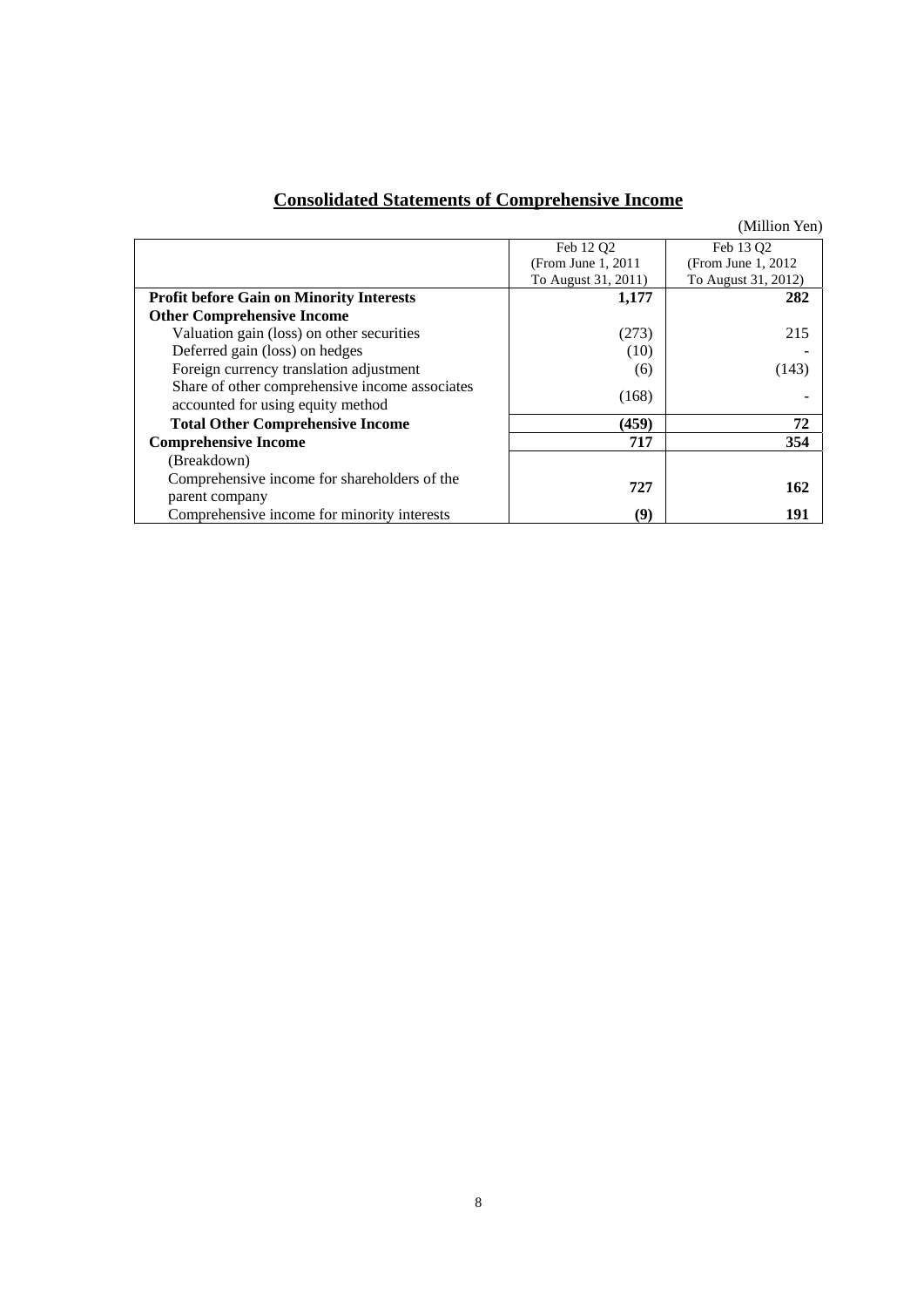# **Consolidated Cash Flow Statement**

|                                                       |                     | (Million Yen)       |
|-------------------------------------------------------|---------------------|---------------------|
|                                                       | Feb 12 H1           | Feb 13 H1           |
|                                                       | (From Mar 1, 2011   | (From Mar 1, 2012)  |
|                                                       | To August 31, 2011) | To August 31, 2012) |
| <b>Cash Flows from Operating Activities:</b>          |                     |                     |
| Income before income taxes                            | 1,378               | 603                 |
| Depreciation                                          | 76                  | 112                 |
| Share-based compensation expenses                     | 20                  | 15                  |
| Amortization of goodwill                              | 51                  | 55                  |
| Amortization of negative goodwill                     | (45)                | (45)                |
| Increase (decrease) in accrued bonuses                | 86                  | 45                  |
| Increase (decrease) in allowance for doubtful         |                     | 165                 |
| accounts                                              | (2,550)             |                     |
| Interest and dividend income                          | (12)                | (14)                |
| Interest on debt                                      | 164                 | 143                 |
| Issuance cost of corporate bonds                      | 44                  |                     |
| Equity in earnings of affiliates (gain)               | (141)               |                     |
| Loss (gain) on sales of equity holdings in affiliates | (1,173)             |                     |
| Loss (gain) on sales/retirement of fixed assets       | 32                  | $\theta$            |
| Valuation loss on investments                         | 40                  |                     |
| Decrease (increase) in trading notes and receivable   | 153                 | 428                 |
| Decrease (increase) in operating loans receivable     | 350                 |                     |
| Decrease (increase) in operational investments        |                     | 57                  |
| in securities                                         | 2,137               |                     |
| Evaluation loss on operational investments            | 88                  | 25                  |
| in securities                                         |                     |                     |
| Decrease (increase) in real estate for sale           | 1,958               | 334                 |
| Evaluation loss in real estate for sale               | 58                  | 119                 |
| Decrease (increase) in accounts receivable            | 93                  | (103)               |
| Increase (decrease) in accounts payable               | (212)               | 59                  |
| Increase (decrease) in accrued expenses               | (31)                | 169                 |
| Increase (decrease) in security deposits received     | (308)               | (83)                |
| Other, net                                            | 217                 | (243)               |
| Sub-total                                             | 2,480               | 1,847               |
| Interest and dividend income received                 | 157                 | 14                  |
| Interest expenses paid                                | (176)               | (137)               |
| Income taxes paid                                     | (84)                | (88)                |
| <b>Net Cash from (Used for) Operating Activities</b>  | 2,377               | 1,635               |